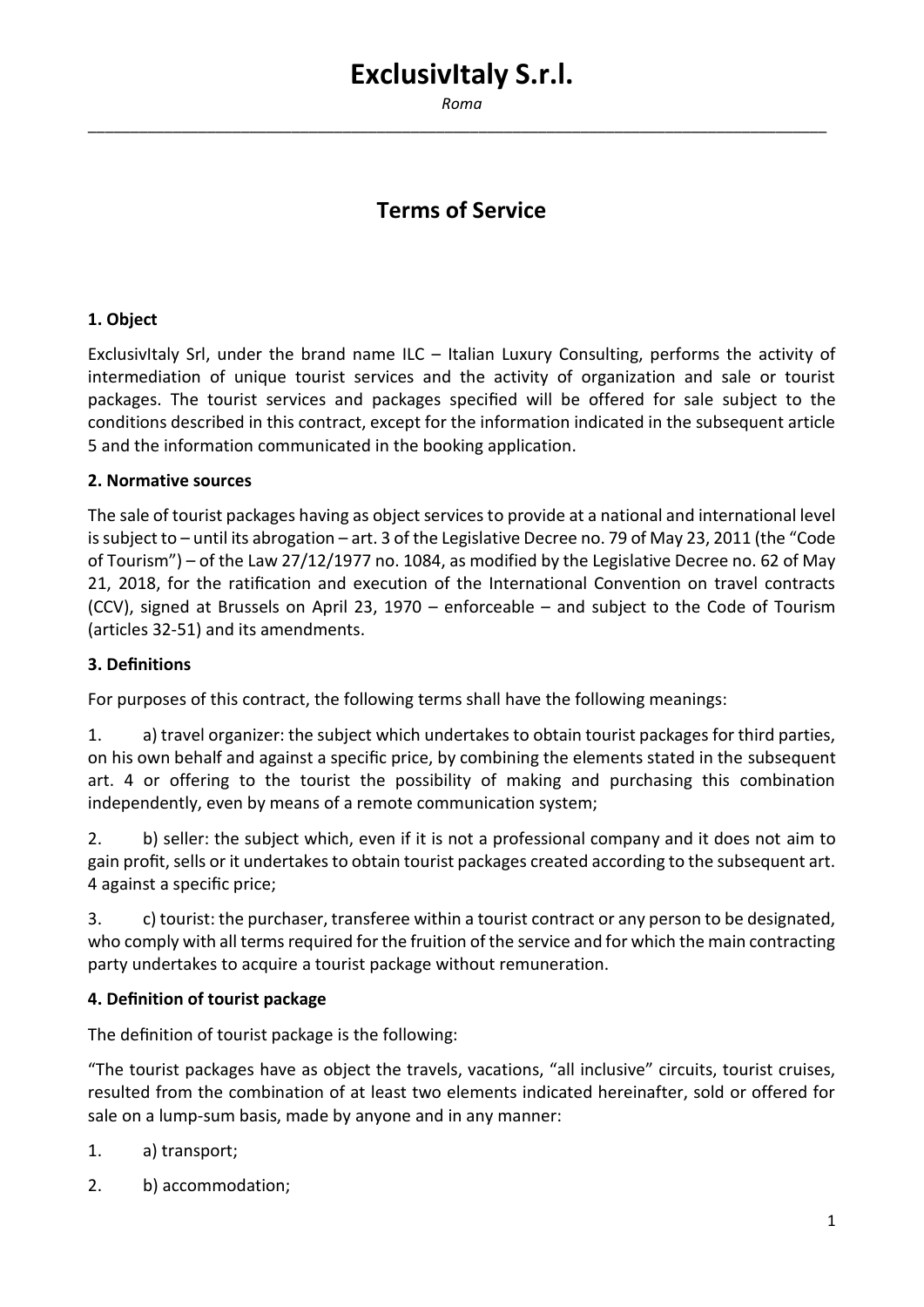*Roma* \_\_\_\_\_\_\_\_\_\_\_\_\_\_\_\_\_\_\_\_\_\_\_\_\_\_\_\_\_\_\_\_\_\_\_\_\_\_\_\_\_\_\_\_\_\_\_\_\_\_\_\_\_\_\_\_\_\_\_\_\_\_\_\_\_\_\_\_\_\_\_\_\_\_\_\_\_\_\_\_\_\_\_\_\_\_\_

### 3. c) tourist services not related to the transport or accommodation

omission) ……. which are an important part of the "tourist package", in order

to meet the recreational requirements of the tourist. (art. 34 Code of Tourism).

The tourist is entitled to receive a copy of the contract of sale for tourist package (as per art. 35 and 36 of the Code of Tourism). The contract represents a title to access the Warranty Fund specified in the subsequent art. 21, as the case may be".

#### **5. Validity of the programme and price list**

The tourist and travel packages described in the offer will be valid until the date mentioned. The prices, discounts, rebates and all information related to the determination of the tourist services and travel packages described in the offer are and remain valid until the date indicated.

When he makes the booking, the consumer declares and acknowledges to have seen, read and received a full copy of the General Contract of Sale Conditions, in force when the booking was made from the Travel Agency where he made the booking. In case of the transport service intermediation to be performed by means of liners or tourist packages including the related flight ticket in such air transport typology, unless otherwise specified, will be issued in the context of the booking confirmation; in case of annulment, the penalties shall be applied according to the specification sheet.

#### **6. Booking**

The booking offer will be drawn-up on a specific form, for instance electronically and it will be filled in completely and signed by the customer, who will receive its copy. The acceptance of the bookings is considered to be completed when the contract is concluded afterwards, only when the organizer will send the related confirmation even by means of a telematics system, to the tourist and the travel agency in question. Before the departure, the organizer will provide the indications related to the tourist package, which are not included in the contractual documents, in the brochures or in other written means of communication, as per art. 37, paragraph 2 of the Code of Tourism. According to art. 32, paragraph 2 of the Code of Tourism, in case of contracts concluded by using a remote communication system or outside the commercial premises (as defined in articles 50 and 45 of the Legislative Decree 206/2005), the organizer reserves its right to communicate in writing the exclusion of the annulment right stipulated in articles 64 and the following of the Legislative Decree 206/2005 to the tourist.

### **7. Payment**

The advance of 25% of the tourist package price, which will be paid when the booking is made or when the application for authorization is made and the date until which the payment must be effected before the departure, are included in the offer, brochure or in any other documents and the remainder of the tourist package price is payable 30 days prior to the date of departure. If the booking is made within 30 days of the date of departure, the entire tourist package price must be paid at the time of confirmation.

If the air transport should be performed by means of a liner, the full purchase price of the tourist package will be paid when the booking is confirmed. Failure to pay the above-mentioned stipulated amounts represents an express termination clause which may lead to the legal termination of the contract by the travel agency and/or organizer.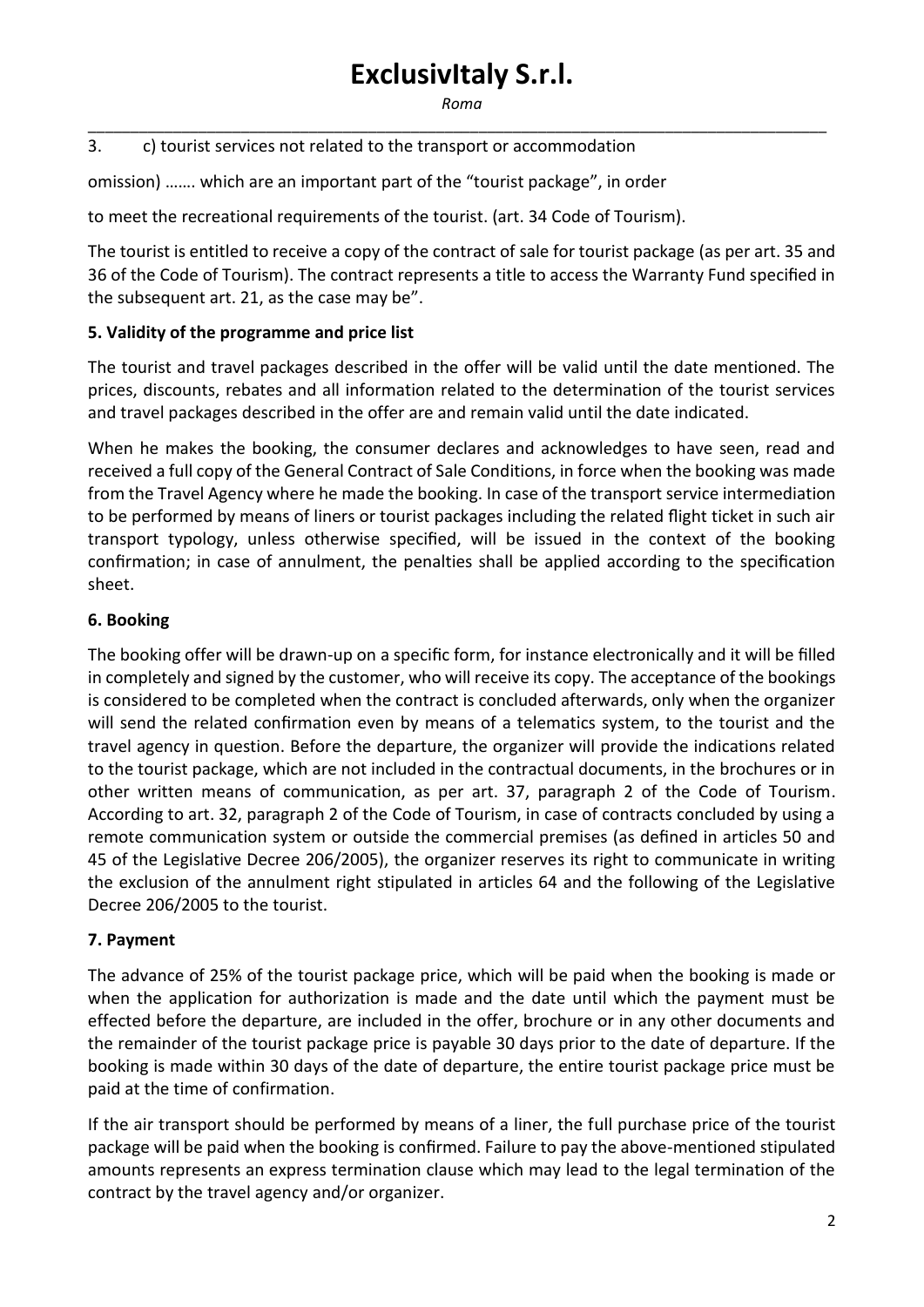*Roma* \_\_\_\_\_\_\_\_\_\_\_\_\_\_\_\_\_\_\_\_\_\_\_\_\_\_\_\_\_\_\_\_\_\_\_\_\_\_\_\_\_\_\_\_\_\_\_\_\_\_\_\_\_\_\_\_\_\_\_\_\_\_\_\_\_\_\_\_\_\_\_\_\_\_\_\_\_\_\_\_\_\_\_\_\_\_\_

#### **8. Price**

The total amount payable by the tourist, specified in the invoice of sale, sent to the tourist by means of the travel agency is composed of the tourist package price. The tourist package price is determined in the contract, with reference to the information specified in the offer.

#### **9. Change or cancellation of the tourist package before the departure**

Before the departure, the organizer or travel agency needing to change one or more contractual elements in a significant manner, will inform the tourist in writing immediately, indicating the type of change and the related price modification.

If the customer does not accept the proposition of change stipulated in paragraph 1, the tourist may exercise in a different manner his right to reacquire the amount he already or to enjoy the offer of an alternate tourist package according to article 10.

In case of cancellations different from the ones caused by force majeure, accidents or by unsuccessful completion of the minimum number of participants, as well as due to cancellations different than the unsuccessful acceptance of the alternate granted tourist package by the tourist, the organizer which cancels the contract, (Art. 33 lett. and Cod. Cons.) will reimburse to the tourist the twofold of the amount paid by him and cashed in by the organizer, by means of the travel agent.

The amount to be reimbursed will never exceed the twofold of the amounts owed by the tourist, equal on that day, according to art. 10, in the event that he was the person to cancel the contract.

#### **10. Cancellation made by the tourist**

The consumer may back out of the contract under the following conditions: 1) a rise in price that exceeds 8%, stipulated in art. 8; 2) significant change made to one or more elements of the contract objectively set up as fundamental to the fruition of the tourist package taken into account in its entirety and suggested by the organizer after the conclusion of the same contract but for departure and not deemed acceptable by the consumer. In the above cases, the consumer has an alternative right: 1) to make use of an alternative tourist package, without supplement in price, or, if the alternative tourist package has a value less than the initial package, to be repaid the surplus in price; 2) to be reimbursed for the part of the corresponding price. The consumer must communicate his decision (to accept changes or to back out) within but not more than two working days from the moment he has received notice of the increase or change. Due to a lack of express communication within the aforementioned term, the organizer's formulated proposal is intended to be agreeable. The consumer who backs out of the contract before departure for reasons outside of the presumed in the first paragraph, will pay the following amounts (penalty sum) – independently from the advance payment stipulated in art. 7 paragraph 1:

50% of the tourist package price within 30 – 20 working days before the departure;

75% of the tourist package price within 19 - 10 working days before the departure;

100% of the tourist package price after those terms.

In case of pre-established groups, the penalties stated above shall be agreed upon a regular basis after the signature of the contract.

ExclusivItaly Srl reserves the right to change the penalty sum, case by case, depending on services offered, as communicated in the offer.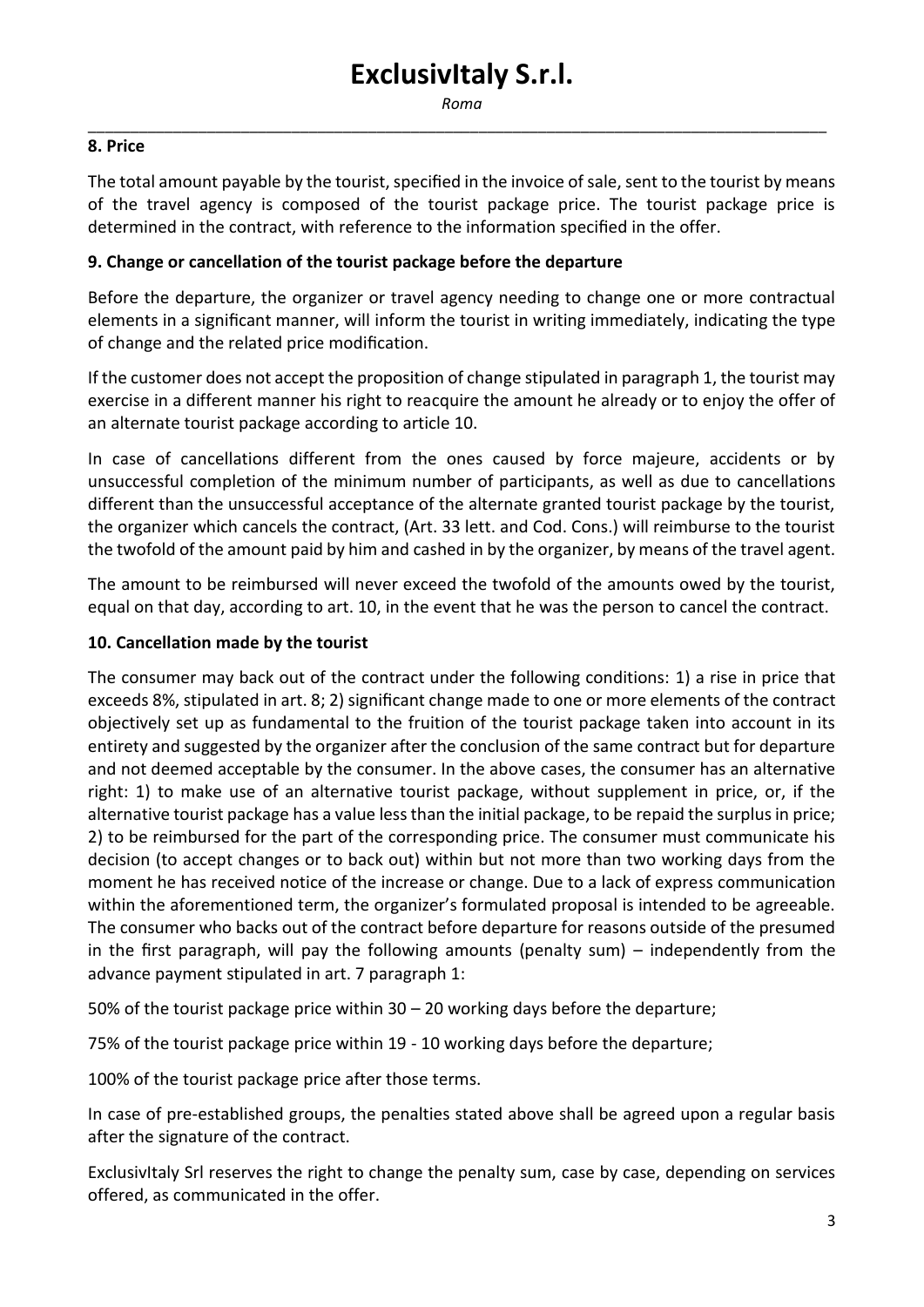*Roma* \_\_\_\_\_\_\_\_\_\_\_\_\_\_\_\_\_\_\_\_\_\_\_\_\_\_\_\_\_\_\_\_\_\_\_\_\_\_\_\_\_\_\_\_\_\_\_\_\_\_\_\_\_\_\_\_\_\_\_\_\_\_\_\_\_\_\_\_\_\_\_\_\_\_\_\_\_\_\_\_\_\_\_\_\_\_\_

#### **11. Changes after departure**

If, after the date of departure, for whatever reason, the organizer finds itself impossible to supply an essential part of the services considered in the contract, except in instances caused by the consumer, it must arrange alternative substitutions, without charging a supplement in price to the contracting party and if the supplied services should cost less than that originally planned, the consumer will be reimbursed the difference.

If it is not possible to find an alternative solution, or the alternative offered by the organizer has been refused by the tourist for honest and correct reasons, the organizer will give, without a supplement in price, means of transport equivalent to that originally booked for the return to his departure location or to a different location to be agreed upon, compatible with the availability of means and the spots available, and the consumer will be reimbursed the difference between the cost of the expected services and those services rendered up until the moment of anticipated return.

#### **12. Substitutions**

The client backing out of the package may be replaced by another person if: 1. the organizer is informed in writing at least 10 working days before the fixed date of departure, receiving communication in context about the reasons of the substitution and the particulars of the transferee;

2. if the transferee satisfies all the conditions required for the trip (as per art. 39 Cod. Cons.) and especially the requirements related to the passport, visas, health certificates;

3. these or other replaced services may be provided after the substitution;

4. the substitute person shall pay to the organizer all additional expenses it sustained, in order to make the substitution, in as far as it receives these amounts before the transfer.

We specify that in some cases (according to art. 944 of the Navigation Code), the substitution will be possible only with the consent of the carrier.

#### **13. Obligations of tourist**

During the negotiations and before the conclusion of the contract, Italian citizens receive the information included in the offer and related to the health obligations and the required documentation for the departure.

The foreign citizens shall receive the corresponding information by means of their embassies and consulates present in Italy and/or the related official governmental information channels. In any case, before the departure, the tourists shall check the update made by the competent authorities (for the Italian citizens – the local police departments or the Ministry of External Affairs by means of the site www.viaggiaresicuri.it or the Automatic Operative Exchange at the number 06.491115) complying with those requirements before the departure.

If the tourists do not check the update, the travel agency or the organizer will not be held liable for the impossibility to travel of one of more tourists. The tourists must inform the travel agency and the organizer on their citizenship and in the day of departure they must definitely accept to receive certificates of vaccination, the passport and any other valid document for all states included in their itinerary, as well as stay visas, transit visas and any possible required health certificates. By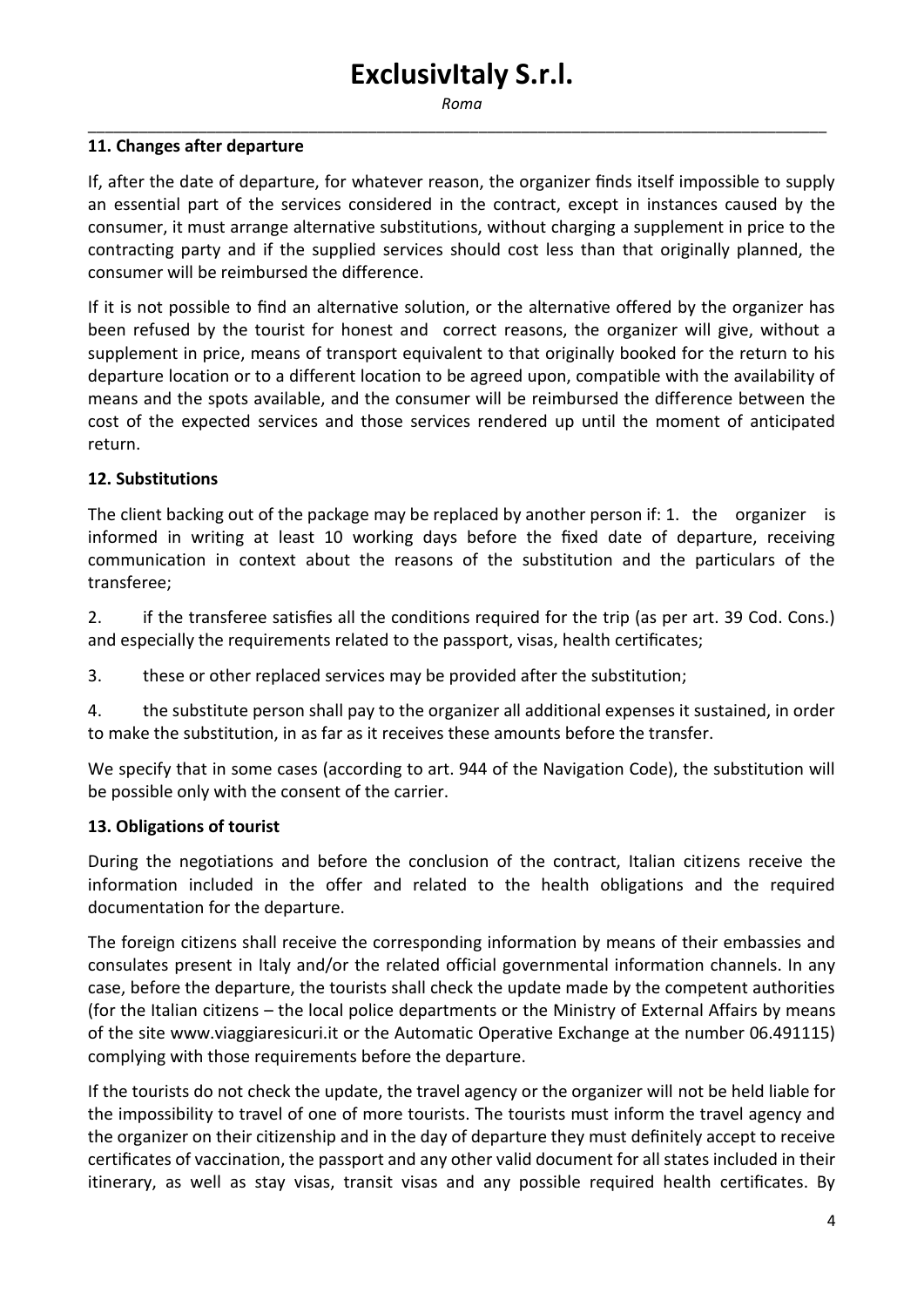*Roma* \_\_\_\_\_\_\_\_\_\_\_\_\_\_\_\_\_\_\_\_\_\_\_\_\_\_\_\_\_\_\_\_\_\_\_\_\_\_\_\_\_\_\_\_\_\_\_\_\_\_\_\_\_\_\_\_\_\_\_\_\_\_\_\_\_\_\_\_\_\_\_\_\_\_\_\_\_\_\_\_\_\_\_\_\_\_\_

purchasing the package, the tourist states he read and assessed independently the information regarding the health and safety status of the States of destination and therefore, the objective use of purchased services for which he completely assumes the risk of non objective use or the subjective use in case of social, health or natural events that may be checked between the package purchase date and the period of time set for the stay.

Furthermore, the tourists must comply with the rules of prudence and diligence as well as with those specified by the destination country, with all the information supplied by the organizer, as well as the administrative or legislative regulations relative to the tourist package.

The tourists will be called upon to respond to all damages that the organizer and/or the travel agency would be affected by the failure to comply with the above-mentioned obligations.

The consumer is obliged to supply the organizer with all documents, information and elements in his possession used in cases of third-party damage whereby the organizer is responsible for claims of subrogation. Furthermore, the consumer will communicate in writing to the organizer in the event of the reservation, the particular personal requests that can be specifically agreed upon to the conditions of the trip, always dependent on whether these are, in fact, possible to fulfill.

The tourist must always inform the Seller and the Organizer on his possible and particular requirements (pregnancy, food intolerances, disabilities, etc…) and to specify clearly his requirement of customized services. The tourist states and acknowledges that he undertakes full responsibility regarding the actions of the Travel Agency selected by himself in relation to the received information, at the delivery of documents and for the accurate and precise payment of the amount due to ExclusivItaly Srl for the tourist services he booked/purchased. If that amount due is not paid, ExclusivItaly Srl will be entitled to terminate the travel contract according to the law by means of sending a simple communication to the Travel Agency.

## **14. Hotel classifications**

The official hotel classifications described in the offer or in other informative material are based on the express and formal indications of competent authorities in the country in which the service is provided. In absence of this acknowledged official classification by the competent public authorities of the member states of EU to which the service refers, the organizer reserves the right to offer a description in its catalogue or brochure of the building so as to offer some evaluation and approval on the part of the tourist.

### **15. Code of responsibility**

The organizer is liable of the damages suffered by the tourist for reasons of total or partial nonfulfillment of contractual responsibilities, both if these damages are caused by it or by third service providers, unless it proves that the event occurred as a fault of the tourist (including the initiative independently taken by the latter in the course of the tourist services provision) or due to unforeseen and unpredictable circumstances regarding the service provision as stipulated in the contract, due to accidents of force majeure or circumstances that the organizer could not reasonably prevent or resolve, even using his or her professional expertise.

The travel agency who made the tourist-package booking does not respond in any case to the original obligations made by the trip organizer but is exclusively subject to the original obligations in its quality as intermediary and nevertheless, it is expected to act within the limits imposed by such responsibility, according to law.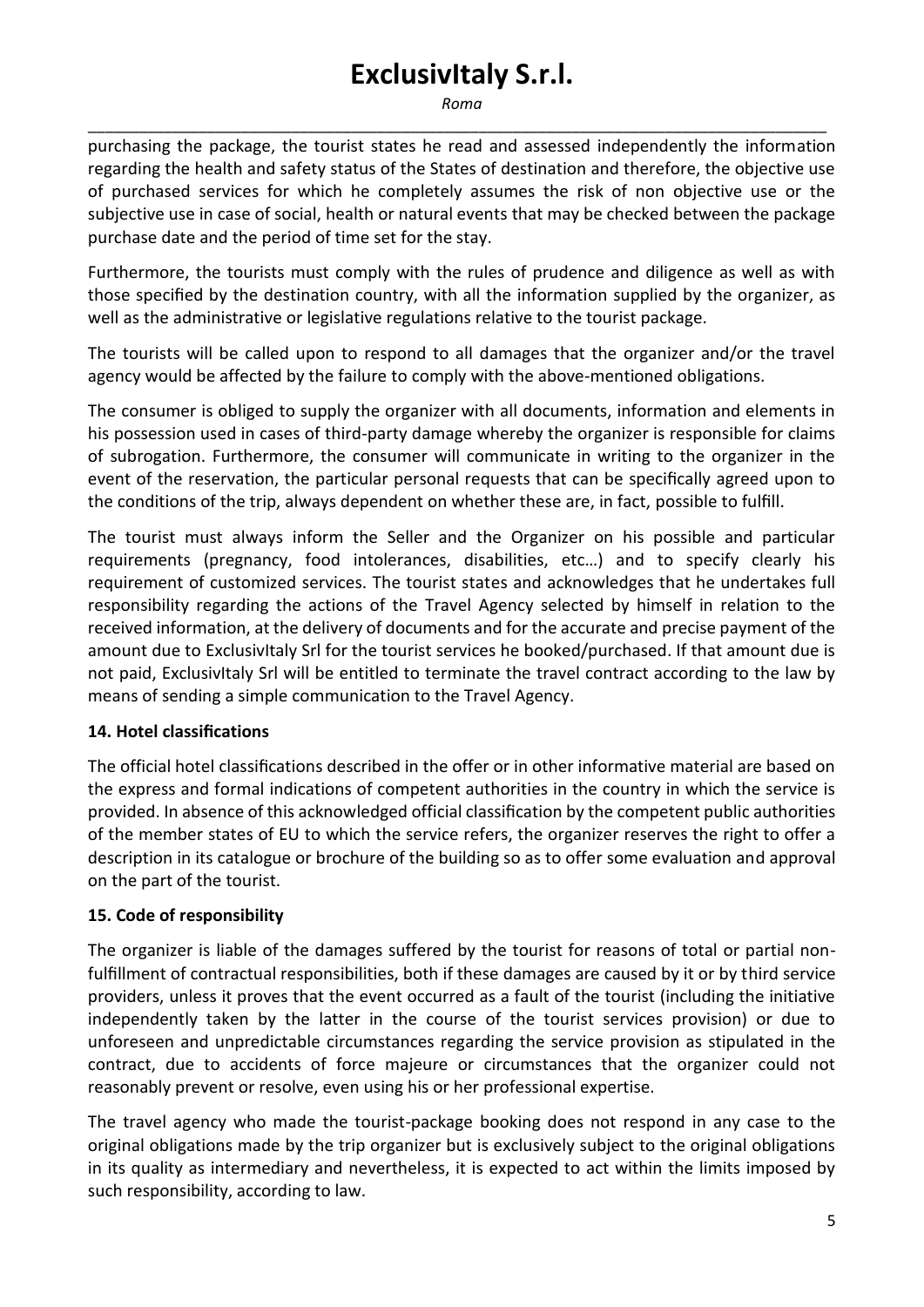*Roma* \_\_\_\_\_\_\_\_\_\_\_\_\_\_\_\_\_\_\_\_\_\_\_\_\_\_\_\_\_\_\_\_\_\_\_\_\_\_\_\_\_\_\_\_\_\_\_\_\_\_\_\_\_\_\_\_\_\_\_\_\_\_\_\_\_\_\_\_\_\_\_\_\_\_\_\_\_\_\_\_\_\_\_\_\_\_\_

#### **16. Limits of compensation**

The compensation stipulated in articles 44, 45 and 47 of the Code of Tourism and related provisions of the law, are regulated by the laws provided herein and within the limits set by the International Conventions regulating the services representing the object of the tourist package and by the articles 1783 and 1784 of the Civil Code. 7 – Obligation of assistance

The organizer undertakes to provide the measures of assistance to the tourist according to the professional due diligence criterion exclusively in reference to the obligations for legal or contractual disposition.

The organizer and the travel agency are exonerated from the respective responsibility (articles 15 and 16 of these General Conditions), when the failed or incorrect execution of the contract can be attributed to the tourist or it is dependent upon an unforeseeable or inevitable character, or by unforeseen circumstances or force majeure.

### **17. Claims and complaints**

Any failure to fulfill the contract must be contested by the tourist during the trip without delay, by means of a complaint, so that the organizer, his local agent or companion may check the accuracy of information filed by the tourist in his complaint.

Moreover, the tourist must make a complaint using the postal form that shows proof of receipt to the organizer, within and not exceeding ten working days from the date of return of the tourist from the location of departure, under penalty of the cancellation of the contract.

### **18. Alternate instruments of dispute settlements**

The tourist is informed that specific dispute mediation or settlement clauses could be provided in the offer, documentation or on the Internet site of the Organizer according to art. 67 of the Code of Tourism.

### **19. Warranty Fund (art. 51 of the Code of Tourism)**

The National Warranty Fund, instituted for the protection of the consumers who may possess a contract, has the following requirements in cases of bankruptcy or the travel agency's/organizer's declared bankruptcy:

1. a) refund of the paid price;

2. b) repatriation in instances of foreign trips. The fund must provide an immediate economic willingness in case of forced return by tourists from countries not within the European Union on occasion of emergency occasions attributed to the organizer.

The Fund's methods of intervention are set by means of the decree of the Ministers' Council Chairman on July 23, 1999, no. 349 and the reimbursement applications sent to the Fund are not subject to any forfeiture clause.

The organizer participates to the supply of that Fund within the extent set by the art. 51 of the Code of Tourism. The Warranty Fund of the organizer is AIAV – Il Salvagente n. 2018/1 – 1066.